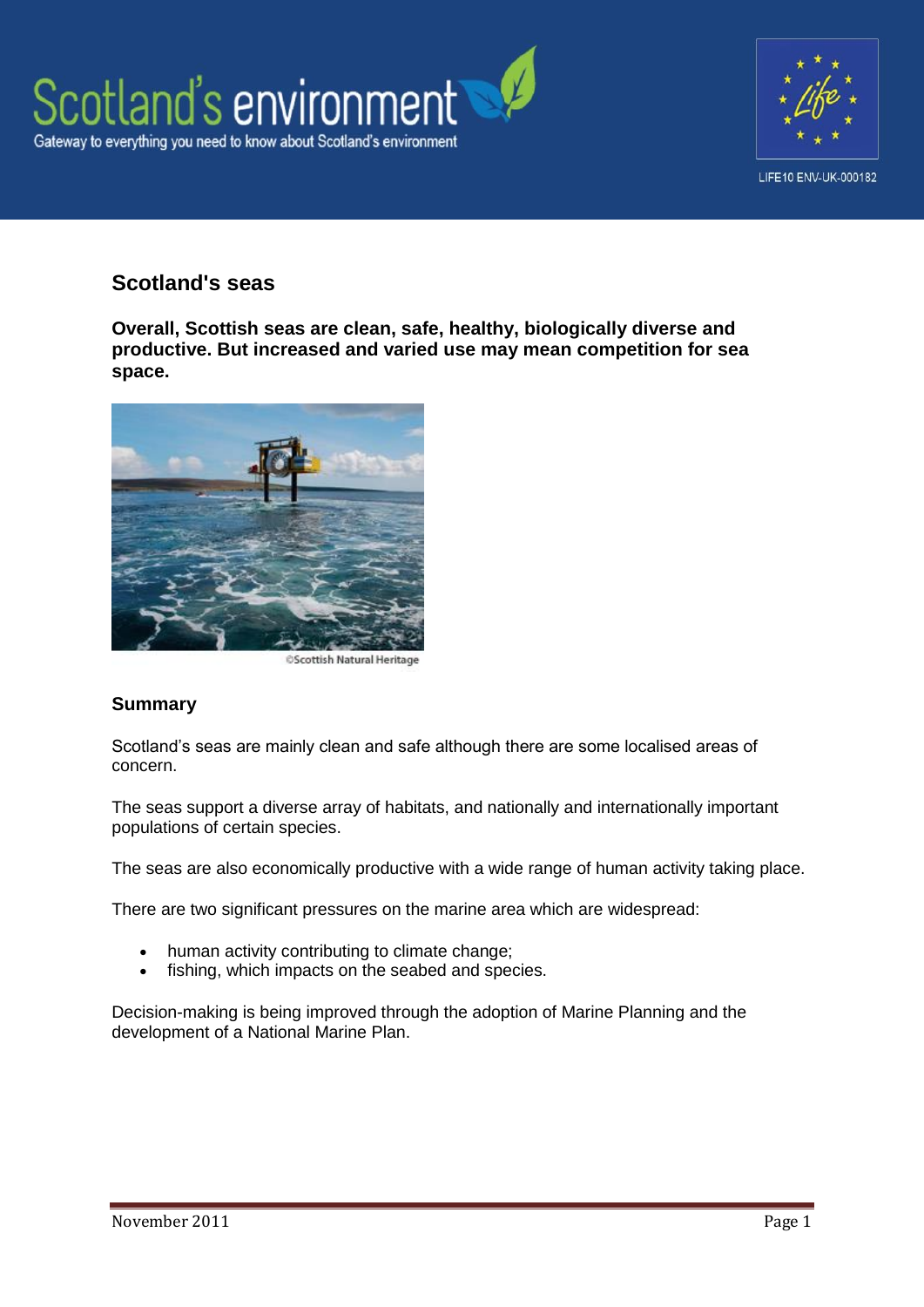



### **Introduction**

Scotland's seas extend from 3 [nautical miles](http://geography.about.com/od/learnabouttheearth/a/nauticalmiles.htm) (the [Water Framework Directive](http://www.scotland.gov.uk/Topics/Environment/Water/15561/WFD) limit) to 200 nautical miles (the fisheries limit) with a sea area of  $420,863$  km<sup>2</sup>. Within this, the limit of territorial waters is at 12 miles (Figure 1 and Table 1). Scotland's seas include the area seawards of the 12 mile limit which is usually referred to as "offshore waters", as well as that area of territorial waters between 3 and 12 miles and seawards of the WFD Coastal waters.

**Figure 1:** Scotland's marine limits

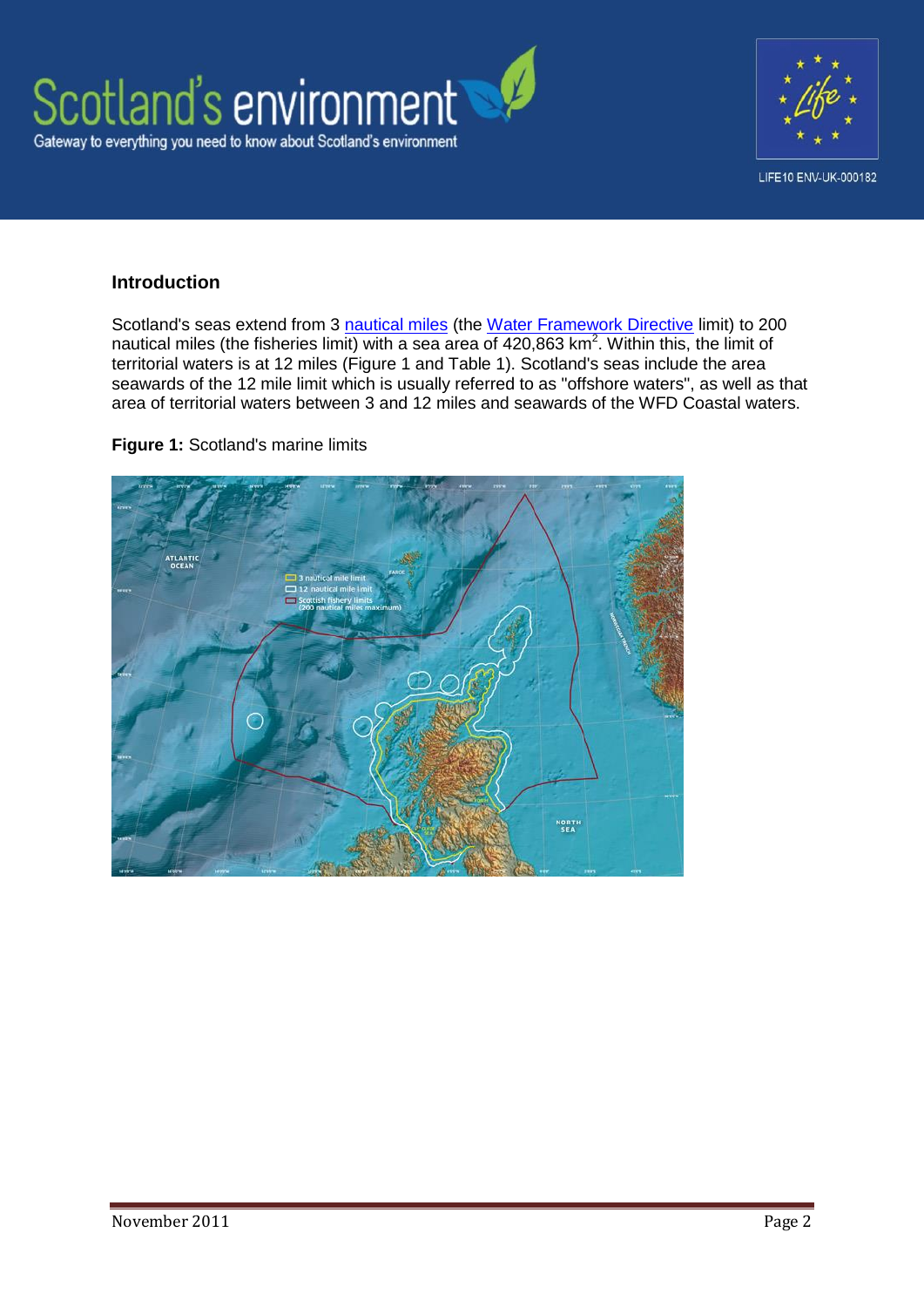



### **Table 1:** Scotland's sea areas

| <b>Description of</b><br>Sea Area               | <b>Geographical Limit</b>                     | Area of Sea<br><b>Covered</b><br>(km <sup>2</sup> ) | <b>Legislative Description</b>                                                          |
|-------------------------------------------------|-----------------------------------------------|-----------------------------------------------------|-----------------------------------------------------------------------------------------|
| Waters covered by<br><b>WFD</b>                 | High water mark to<br>yellow line in Figure 1 | 48,131                                              | Limit to which Water<br><b>Framework Directive</b><br>measures have been<br>implemented |
| <b>Territorial waters</b><br>outside WFD limits | Yellow line to white<br>line in Figure 1      | 40,317                                              | Territorial sea limit - limit of<br>Scotland as defined in the<br><b>Scotland Act</b>   |
| <b>Territorial Waters</b>                       | High water mark to<br>white line in Figure 1  | 53,638                                              |                                                                                         |
| <b>Offshore Waters</b>                          | White line to red line<br>in Figure 1         | 380,546                                             |                                                                                         |
| Scotland's Seas                                 | Yellow line to red line<br>in Figure 1        | 420,863                                             |                                                                                         |
| Area within fishery<br>limits                   | High Water Mark to<br>red line in Figure 1    | 468,994                                             | Maximum limit for fisheries<br>and renewable energy powers                              |

Scotland's seas range from [shallow shelf seas \(<200 m deep\) to deep oceans \(>2000 m](http://www.scotland.gov.uk/Publications/2011/03/16182005/23)  [deep\).](http://www.scotland.gov.uk/Publications/2011/03/16182005/23) The shelf seas contain features such as banks and deep channels, whereas the deep oceans have a complex bathymetry broken up by steep ridges, seamounts and banks. The continental slope at the western edge of the continental shelf is the transition between the shelf seas and the deep oceans.

Scotland's seas support a wide biodiversity of species and habitats, which form the foundation for a range of [economic](http://www.scotland.gov.uk/Publications/2011/03/16182005/61) activities that benefit the people of Scotland. An alternative economic view is the concept of ecosystem goods and services and a UK National Ecosystem Assessment [\(NEA\)](http://uknea.unep-wcmc.org/Resources/tabid/82/Default.aspx) has now been published.

# **Habitats and species (Biodiversity)**

Biodiversity at its simplest means the variety of life (species) and living conditions or environments (habitats). Scotland's seas support a wide variety of habitats and species, due in part to the geographical position of Scotland, with influences from warm Gulf Stream waters in the west and cooler waters from the Arctic in the north and east.

Scotland's seas contain a variety of **habitats** supporting a wide variety of species. A very simplified division of the offshore area is as follows, but each area will have its own complexities such as rocky areas in muds:

- North Sea mud, sand and coarse sediment;
- West of the Hebrides and north of Scotland mud, sand and coarse sediment;
- to the far west and north of Scotland mud and fine clay, with coarser sediments in shallower water and on banks and seamounts.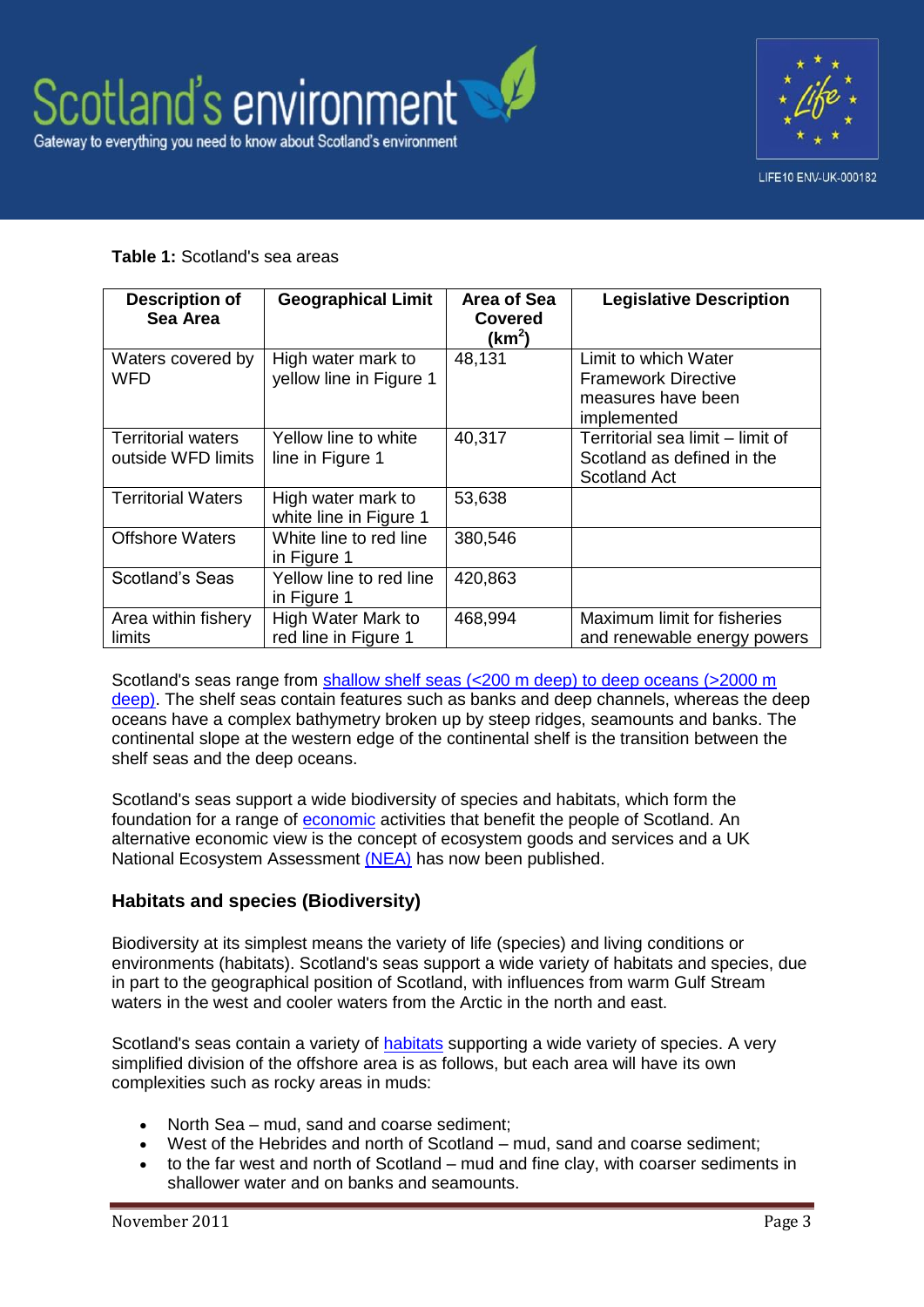



The mud and sand habitat of the North Sea is home to the [Norway lobster](http://www.snh.gov.uk/about-scotlands-nature/habitats-and-ecosystems/coasts-and-seas/seabed/burrowed-mud/) or Scottish langoustine (*Nephrops norvegicus*), which is an important commercial catch in Scotland. In addition to commercial species, there are a number of other important species, such as the ocean quahog (*Arctica islandica*), which is the longest-living mollusc known and may live up to 400 years or more. These are found in sandy and muddy sediments between 10 and 280 m depth all around Scotland and the northern North Sea.

There is limited but increasing knowledge of the habitats out in the deeper (>200 m depth) waters to the west and north of Scotland. These habitats comprise cold water coral reefs, coral carbonate mounds, submarine canyons, seamounts and deep sea sediments.

# **Fishing**

Scotland has a long [fishing](http://www.scotland.gov.uk/Publications/2011/03/16182005/63) history and it is important to the economy for the value of the catches landed and as a provider of employment, often in more remote communities where employment opportunities may be scarcer. In 2009, 366,569 tonnes of fish were landed from Scottish waters, with a sale value of £416 million.

### **Oil and gas exploration, extraction and production**

[Oil and gas](http://www.scotland.gov.uk/Publications/2011/03/16182005/70) are Scotland's principal sources of fuel and power, meeting around 58% of our energy requirements in 2008. The principal benefit to Scotland is employment both on- and offshore, where skills gained can readily be transferred to the renewable energy sector.

### **Renewable energy**

Development of offshore [renewable energy](http://www.scotland.gov.uk/Publications/2011/03/16182005/68) sources will help to provide Scotland with secure, clean, energy supplies in the future. The [Robin Rigg windfarm](http://www.eon-uk.com/maps/robinrigg.aspx) in the Solway Firth already provides around 180 MW from its 60 turbines. There are also two established 5 MW turbines in the [Beatrice oilfield](http://www.beatricewind.co.uk/home/default.asp) in the Moray Firth. Wave and tidal energy is also developing [currently.](http://www.scotland.gov.uk/Topics/marine/marineenergy)

Development of an offshore green energy industry is also being driven by the EU target of achieving 20% of EU energy consumption from renewable sources by 2020. The Scottish Government also has a commitment to meet 100% of Scottish demand for electricity from renewable sources by then.

# **Leisure and recreation**

Although many [leisure and recreation](http://www.scotland.gov.uk/Publications/2011/03/16182005/65) activities take place along the beach and inshore coastal waters, there is still a significant sport and tourism industry in more offshore waters, for example diving on wrecks or other areas of interest. Another contributor is that of 'wildlife tourism', where marine tourism specialist operators provide access to offshore areas and certain marine species, for example dolphins, porpoises, basking sharks and seals.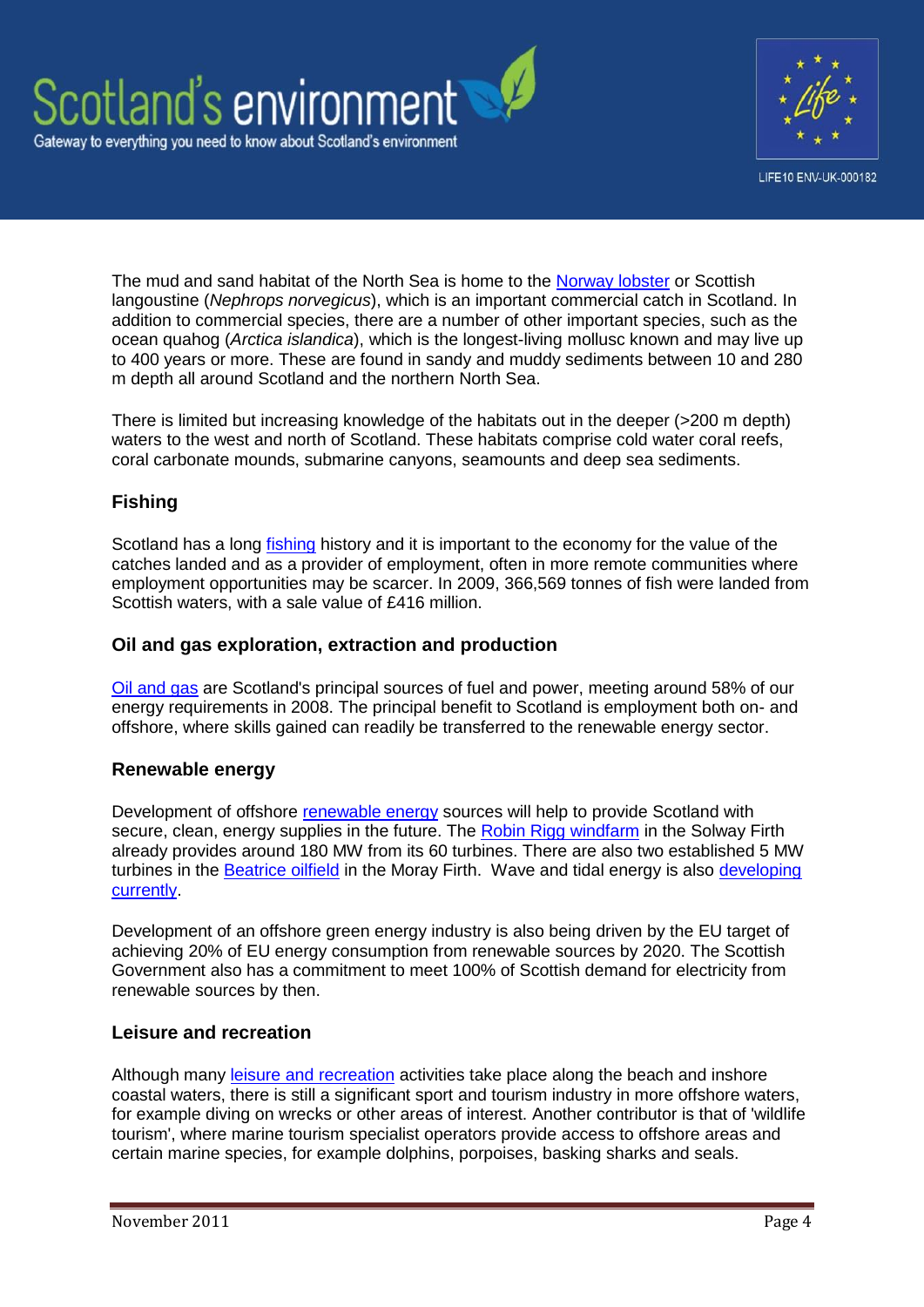



# **Description of Scotland's seas**

[Scotland's](http://www.scotland.gov.uk/Publications/2011/03/16182005/0) Marine Atlas: Information for the National Marine Plan is a web-based information resource on Scotland's seas, including offshore areas. The key data on the condition of the environment are summarised below.

### **Seawater circulation in Scotland's seas**

Scotland's position on the continental shelf means that the seas around Scotland are directly affected by oceanic currents (Figure 2). Processes that cause mixing of oceanic and shelf waters are complex but have a significant impact on conditions in Scottish waters. For example, processes in the sea to the west of Scotland cause mixing and nutrients are brought closer to the surface. This enhances plankton growth and forms an important habitat for commercial fish stocks around Scotland.



#### **Figure 2**: Scotland's [seawater circulation](http://www.scotland.gov.uk/Publications/2011/03/16182005/25)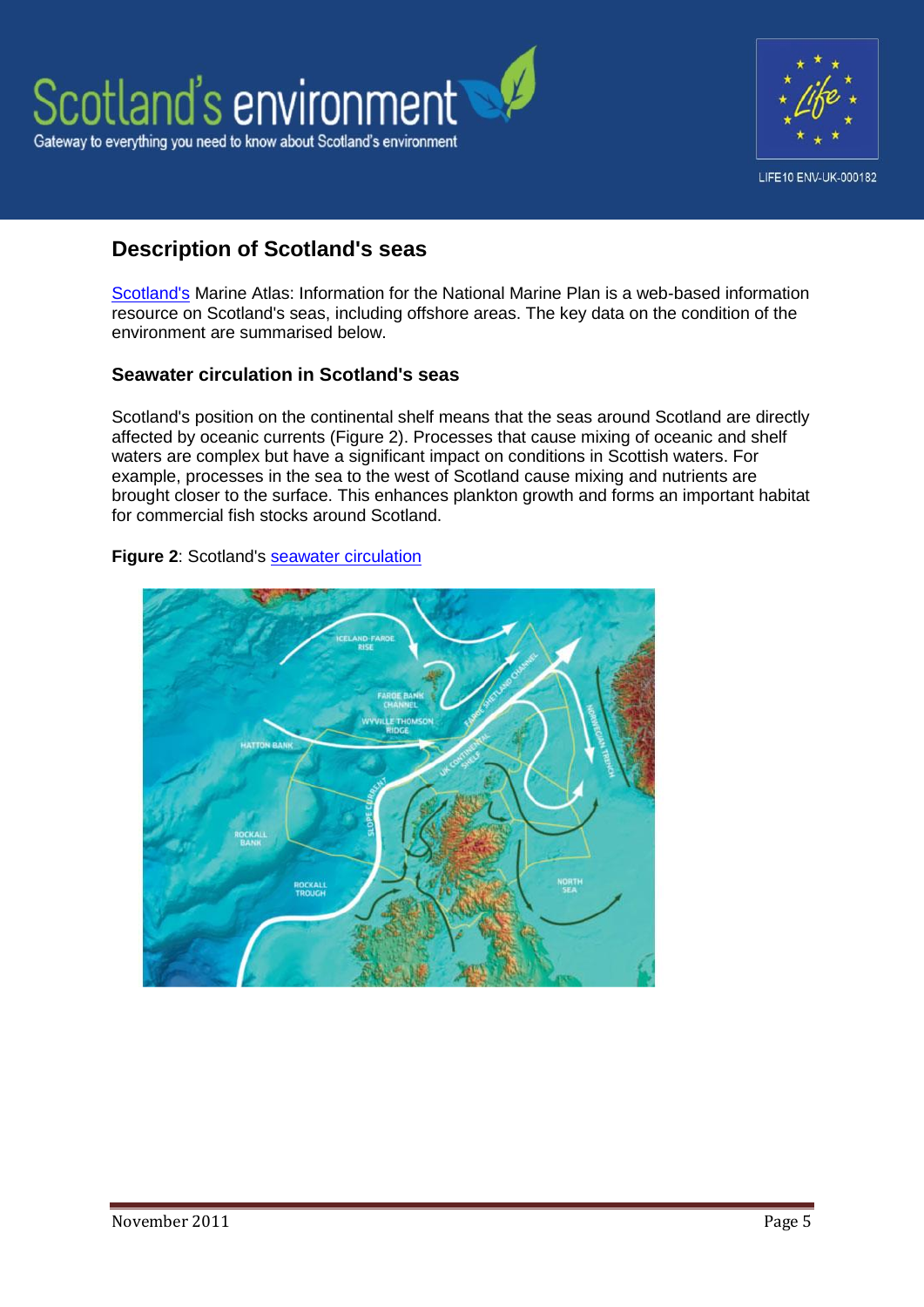



# **Offshore habitats and species (Biodiversity)**

Scotland's seas support a huge diversity of marine life and [habitats,](http://sepa-app-net02/SEWeb/our_environment/wildlife.aspx) with around 6,500 species of plants and animals. These include species such as:

- **seabirds** In breeding colonies around the coasts of Scotland;
- **seals** Harbour and grey seals;
- whales, dolphins and porpoises, collectively known as cetaceans;
- sharks, rays and skates, including the basking shark, which is the world's secondlargest fish;
- deeper water species such as cold water corals and sea fan communities;
- occasional visitors, e.g. leatherback turtles and bearded seals;
- **plankton** Microscopic plants and animals at the base of the food chain.

Scotland has internationally important numbers of [24 species of breeding seabirds](http://www.scotland.gov.uk/Publications/2011/03/16182005/56) that are important indicators of the state of the marine environment. These are monitored around Scotland as part of the UK Seabird Monitoring Programme. This monitoring shows a decline in the abundance of seabirds since the early 1990s, stabilising in the last three years to approximately 72% of the 1986 level.

Harbour seals are declining in all regions, but grey seal numbers are relatively stable.

Cetaceans are very mobile and some can range widely, whereas others are more localised. Their greatest diversity in Scottish waters is found off the continental shelf to the north and west of Scotland.

Sharks, rays and skates are all on the OSPAR Convention for the Protection of the Marine Environment of the North-East Atlantic list of threatened and declining species due to their removal as target and non-target species.

Less is known about deeper water species such as cold water corals, and it is difficult to estimate their state.

Monitoring of plankton occurs mainly in [coastal waters,](http://www.environment.scotland.gov.uk/our_environment/water/coastal_waters.aspx) and changes have been observed that may be linked to [climate change.](http://www.environment.scotland.gov.uk/our_environment/wildlife.aspx)

A number of [non-native species](http://www.snh.gov.uk/land-and-sea/managing-coasts-and-sea/marine-nonnatives/) are already present in Scottish waters and some are considered to be invasive, such as acorn barnacles and wireweed.

Overall, the [assessments of habitats and species](http://www.scotland.gov.uk/Publications/2011/03/16182005/19) show declines in many areas, pointing to changes in biodiversity throughout Scotland's seas.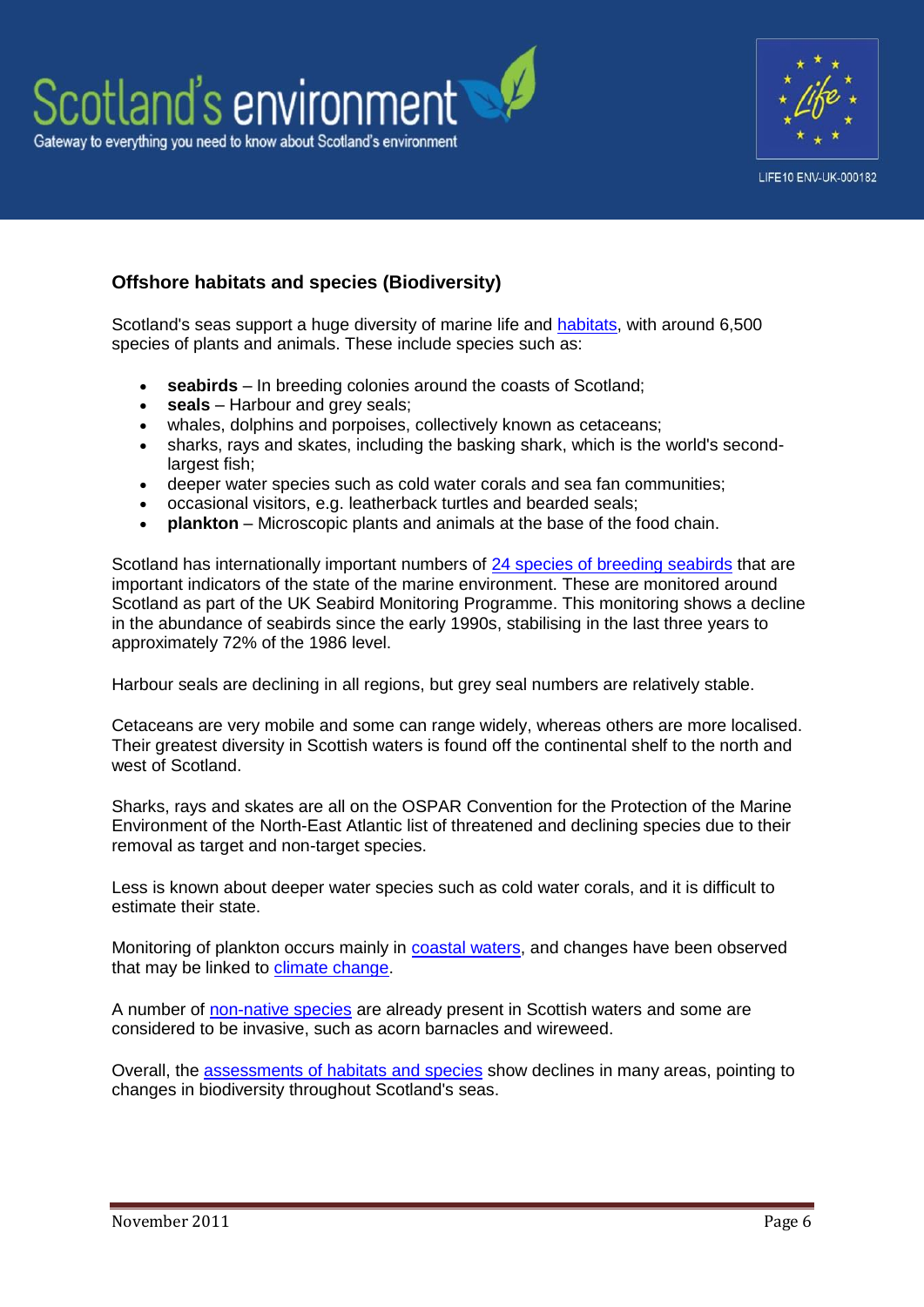



### **Hazardous substances in Scotland's seas**

Contaminants are [hazardous substances](http://www.scotland.gov.uk/Publications/2011/03/16182005/32) that accumulate in the environment and have an impact on wildlife and humans. Hazardous substances are released to the environment as a result of human activities or natural processes. They can be present in the water column, sediment and wildlife (including fish).

Hazardous substances include:

- [polychlorinated biphenyls \(PCBs\);](http://www.ukmarinesac.org.uk/activities/water-quality/wq8_42.htm)
- [polybrominated diphenyl ethers \(PBDEs\);](http://toxipedia.org/display/toxipedia/Polybrominated+Diphenyl+Ethers+%28PBDEs%29)
- trace metals (e.g. copper, zinc, lead, cadmium, arsenic);
- [endocrine disruptors.](http://www.epa.gov/endo/pubs/edspoverview/whatare.htm)

There are difficulties in monitoring offshore areas, particularly the deep seas to the west of Scotland, but the limited monitoring data for hazardous substances in the offshore environment do not show any problem areas.

For example, deep water fish (currently non-commercial species in Scotland – black scabbard, black dogfish and roundnose grenadier) caught at depths of 400–1500 m off the west coast of Scotland have [low concentrations of PCBs and PBDEs.](http://www.ncbi.nlm.nih.gov/pubmed/21451877) These concentrations are probably due to diffuse atmospheric inputs.

### **Commercial fish and shellfish stocks**

The seas around Scotland support significant populations of [commercially important fish and](http://www.scotland.gov.uk/Publications/2011/03/16182005/51)  [shellfish species.](http://www.scotland.gov.uk/Publications/2011/03/16182005/51)

These can be divided into:

- **widely distributed stocks (around the north and west of Scotland** Of which the most important species are mackerel and blue whiting, with lesser fisheries for megrim, anglerfish, saithe, hake and Atlanto-Scandian herring. The mackerel is the most important commercially and is in good condition, as are the stocks of Atlanto-Scandian herring, but current blue whiting stocks are giving cause for concern. The status of megrim and anglerfish stocks are currently under assessment, but recent surveys point to an increase in the megrim stock and the anglerfish stock is generally stable;
- **North sea stocks** Some of the most important and longstanding fisheries are located in the North Sea, with cod, haddock, whiting, herring, sole and plaice being the six main stocks. Herring, haddock and plaice are being fished sustainably, but sole and cod are being fished above sustainable limits. For whitefish there are severe assessment challenges and the status of this stock is unknown;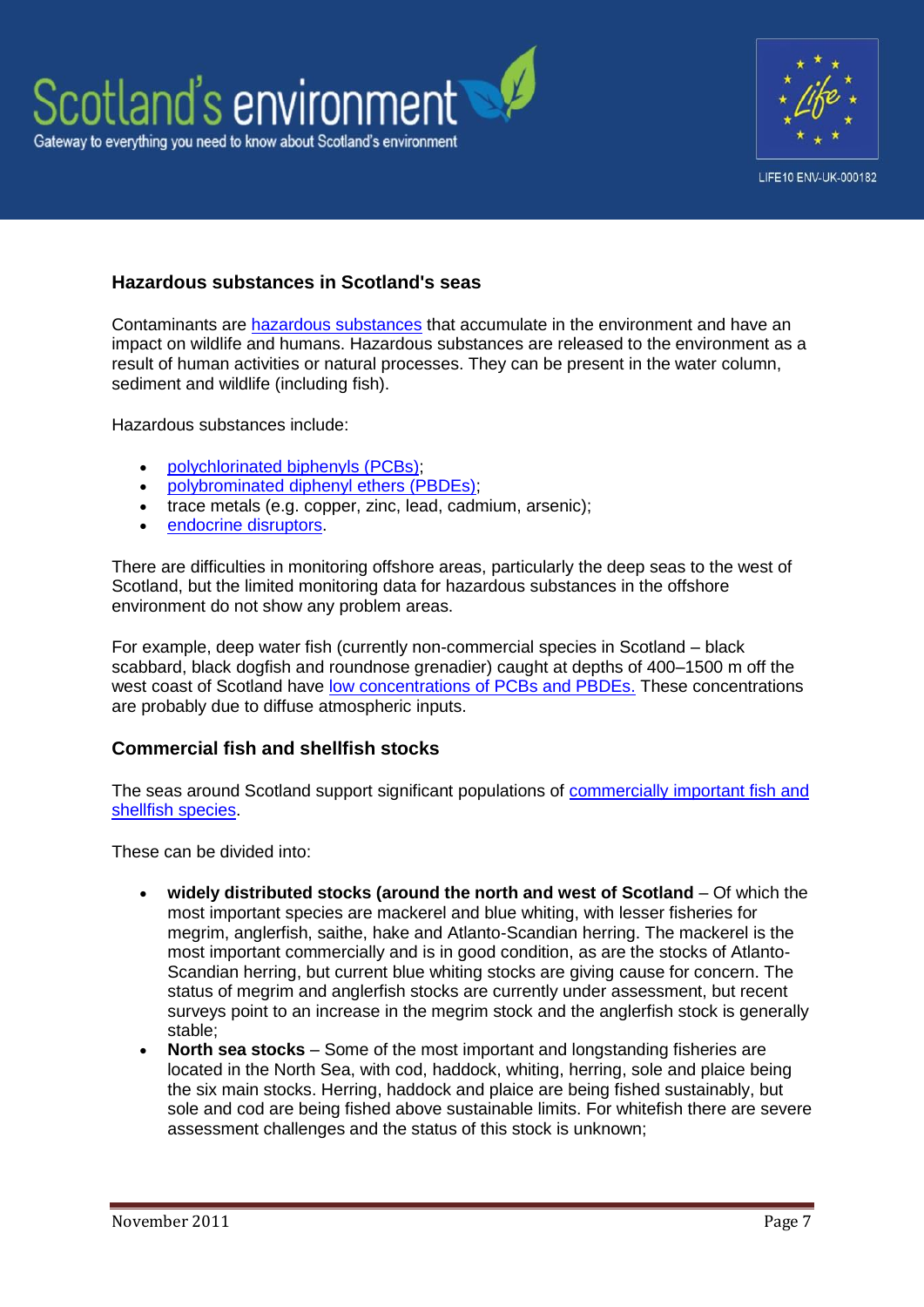

LIFE10 ENV-UK-000182

- **West of Scotland stocks** The overall picture here is less positive than in the North Sea, with the two haddock stocks (geographically separated) fished close to limits and the cod stock in very poor condition. West coast herring is fished at a broadly sustainable rate and data for the whiting fishery are sparse, but the indications are that the stock is in a very poor condition;
- **shellfish** Nephrops, scallops, lobster, brown crab and velvet crab represent almost one-third of the value of all landings by Scottish vessels in 2009. The geographical distribution of suitable habitats around Scotland is highly complex and, as the different species have different habitat requirements, the consequence is that the shellfish populations are in discrete aggregations but have a patchy distribution. Most of the edible crab stocks are fully exploited or overexploited, as are lobsters. For brown crabs there are underexploited stocks to the north and west of the Hebrides. The nephrops stocks in the North Sea are also underexploited. Scallops are the second-most valuable shellfish species. Stocks to the west of the Hebrides and off the North East coast are overexploited or nearly so, whereas stocks in the Shetland Isles appear to be the most healthy.

### **Eutrophication**

[Eutrophication](http://www.scotland.gov.uk/Publications/2011/03/16182005/38) occurs when the enrichment of nutrients in water increases the growth of algae and plants in the water and may lead to undesirable disturbances, such as fish deaths due to the removal of oxygen by decaying algae. The key nutrients in marine waters are those of nitrogen and phosphorus. Nutrients are naturally occurring but their concentrations can be affected by man-made inputs (e.g. domestic wastes and agricultural run-off). This can affect coastal waters the most, therefore most monitoring of nutrient concentrations is carried out in [coastal waters.](http://www.environment.scotland.gov.uk/our_environment/water/coastal_waters.aspx) Some monitoring of offshore waters has been carried out in the northern North Sea and the nutrient concentrations do not show any problem areas.

### **Litter**

[Marine litter](http://www.scotland.gov.uk/Publications/2011/03/16182005/40) is defined as ['any persistent manufactured or processed solid material](http://www.unep.org/regionalseas/marinelitter/publications/docs/anl_oview.pdf)  [discarded, disposed of or abandoned in the marine and coastal environments, including](http://www.unep.org/regionalseas/marinelitter/publications/docs/anl_oview.pdf)  [material lost at sea in bad weather'.](http://www.unep.org/regionalseas/marinelitter/publications/docs/anl_oview.pdf) Plastics constitute the main type of litter found in the seas, including increasing quantities of microplastics. Other types of litter are paper, textiles, rubber, wood and metal. Marine litter in Scotland's seas originates from the land, shipping, fishing vessels and is carried by currents from other countries. Litter on beaches is recorded by the [Marine Conservation](http://www.mcsuk.org/what_we_do/Clean+seas+and+beaches) Society. Data on the amounts and types of offshore litter are limited due to the relatively limited monitoring offshore. The [KIMO](http://www.kimointernational.org/Home.aspx) (Kommunenes Internasjonale Miljøorganisajon – Local Authorities International Environmental Organisation) Fishing for Litter project provides fishing boats with bags to collect marine litter coming up in nets and fishing gear. This is then brought ashore and weighed. Plastic and polystyrene makes up the bulk of this litter.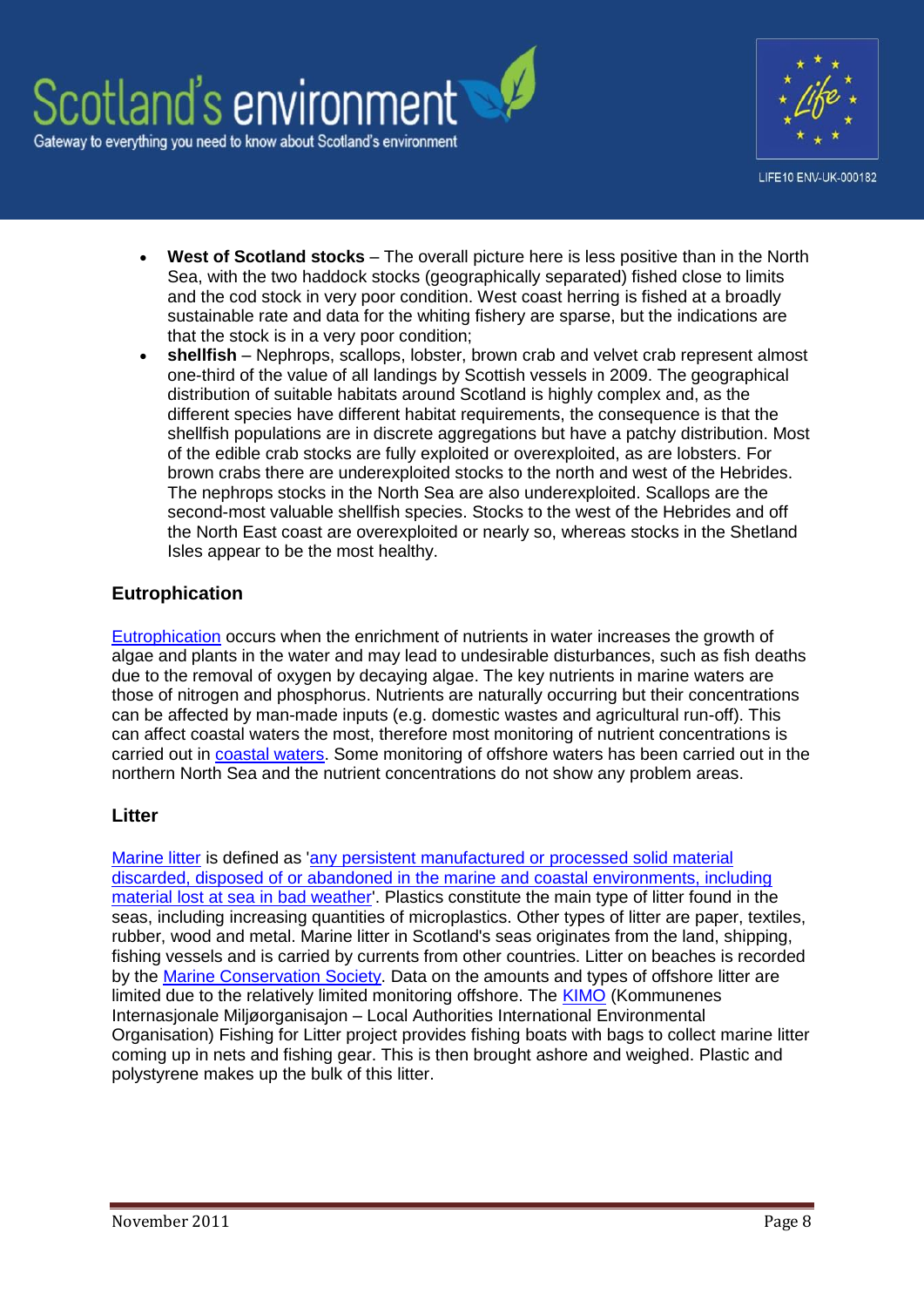



# **Noise**

For most marine mammals, many marine fish and possibly shellfish, sound is important for communication and navigation, searching for prey and for avoiding predators and hazards. There are many sources of man-made sound [\(noise\)](http://www.scotland.gov.uk/Publications/2011/03/16182005/42) in the sea:

- shipping:
- seismic surveys;
- offshore construction/industrial activities;
- sonars (sound navigation and ranging).

The frequencies of wind- and wave-generated noise and man-made sources of noise overlap the range of frequencies of underwater sound that can be heard by marine life. There are currently not enough data to produce a quantitative assessment of noise in Scottish waters and we need to develop effective systems for monitoring noise in the sea and to quantify the associated risks to marine life.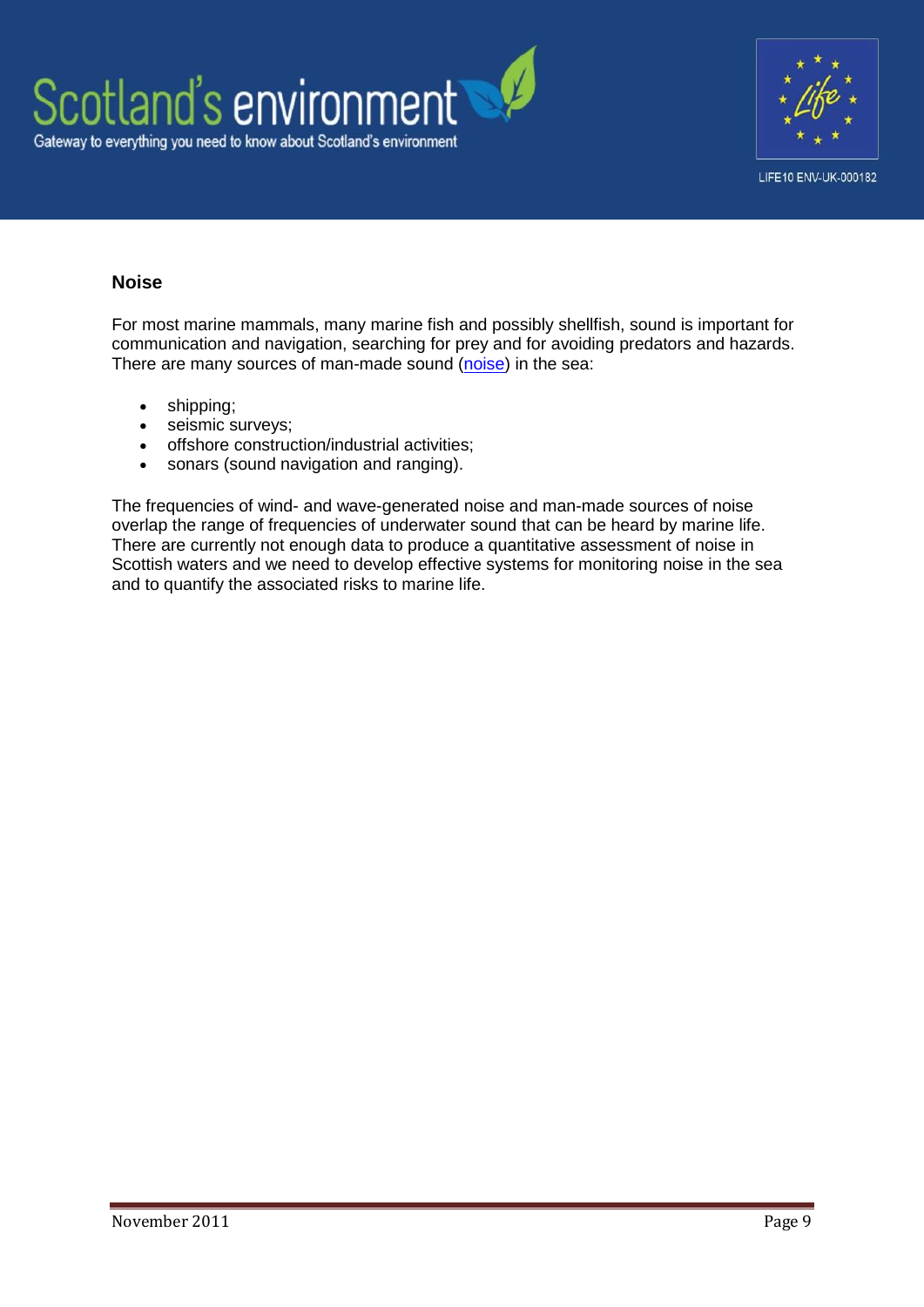



# **Pressures affecting Scotland's seas**



**OScottish Natural Heritage** 

Scotland's seas are subject to a range of [pressures,](http://www.scotland.gov.uk/Topics/marine/science/atlas/pressures) but most are at a small scale. However, these small-scale pressures could have an impact at the local scale if rare species and/or habitats are involved.

There are two significant pressures on the Scottish marine area which are widespread:

- human activity contributing to climate change;
- fishing, which impacts on the seabed and species.

Other pressures which could have an impact are (in no particular order):

- marine litter;
- offshore renewable energy;
- oil and gas industry;
- oil and chemical spills;
- noise;
- non-native species;
- disposal of dredged material at sea.

### **Commercial fishing**

Many [commercial fisheries](http://www.scotland.gov.uk/Publications/2011/03/16182005/63) are multi-species fisheries and therefore by-catch (catching nontarget species in addition to the target species) may be unavoidable. This may introduce pressures on the non-target species stocks and cause a loss of revenue for the fisherman.

Ghost fishing (fish trapped in lost or abandoned fishing nets or lobster creels) can also add to the pressure on fish stocks.

Seabed (and habitat) damage can be caused by fishing gear dragging along the sea bed.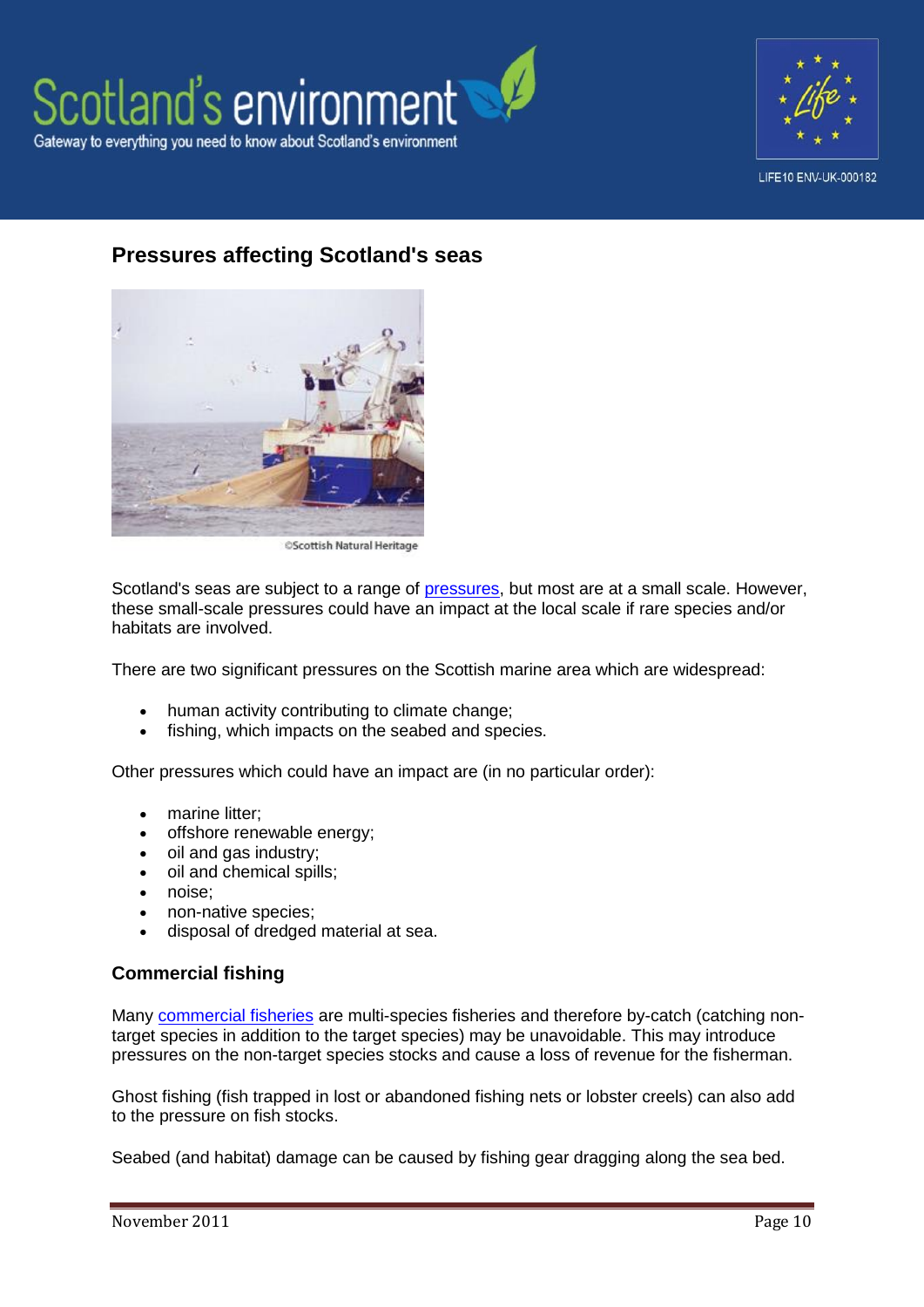



Physical pressures include noise and litter, although the impacts of these on marine life are, as yet, not fully understood.

The impact of the renewable energy sector is also unknown, but it is possible it will have an effect on fishing activity, mainly due to competition for sea space.

### **Climate change**

The [climate](http://www.scotland.gov.uk/Topics/marine/science/atlas/climatechange) of Scotland's seas is largely defined by their water temperature, salinity, circulation patterns and the exchange of heat, water and gases with the atmosphere. Changes in these climatic factors and other factors such as acidification affect the functioning of Scotland's seas. In the last decades Scotland's seas have become warmer and the shelf seas and ocean waters to the north and west of Scotland have become more saline. As a consequence of this, cold water species such as monkfish have moved northwards and the likelihood is that warmer water species will move into Scotland's seas. [Acidification](http://www.scotland.gov.uk/Publications/2011/03/16182005/26) is also increasing and this is a particular pressure for marine ecosystems and organisms that require calcium carbonate for their shells. Warmer conditions in the North Sea have meant a change in plankton abundance and distribution, and this has had a knock on effect for some seabird species due to reduced availability of prey.

### **Offshore marine litter**

The damaging effects of [marine litter](http://www.scotland.gov.uk/Publications/2011/03/16182005/40) are found throughout the seas. Wildlife can be affected due to ingestion of litter or entanglement. There is also emerging concern that plastics and microplastics can transport hazardous substances around the world's oceans. Alien species can also be transported on marine litter. Health and safety issues can result from, for example, navigational hazards such as losing power due to propeller entanglement in litter.

### **Offshore renewable energy**

For Scotland's seas the main pressures on the environment from [renewable energy](http://www.scotland.gov.uk/Publications/2011/03/16182005/68) will be those of noise and habitat losses or changes. Noise can be generated by the devices themselves (air turbine, tidal or wave). Habitats could be lost or damaged due to construction activities, smothering due to suspended sediment settling out and changes in habitats within the footprint of the devices. Other pressures could be ship collisions with renewable energy installations and pollution due to spillage of fuel or lubricating oils or construction materials. There also might be conflict in the competition for sea space.

### **Oil and gas industry**

The [oil and gas industry](http://www.scotland.gov.uk/Publications/2011/03/16182005/70) has been a source of major activity in Scottish waters since the late 1960s. Except for the Beatrice Field in the Moray Firth, most oil and gas activity is centred on the Fladen and Forties areas of the North Sea, the East Shetland Basin and the Clair field to the west of Shetland.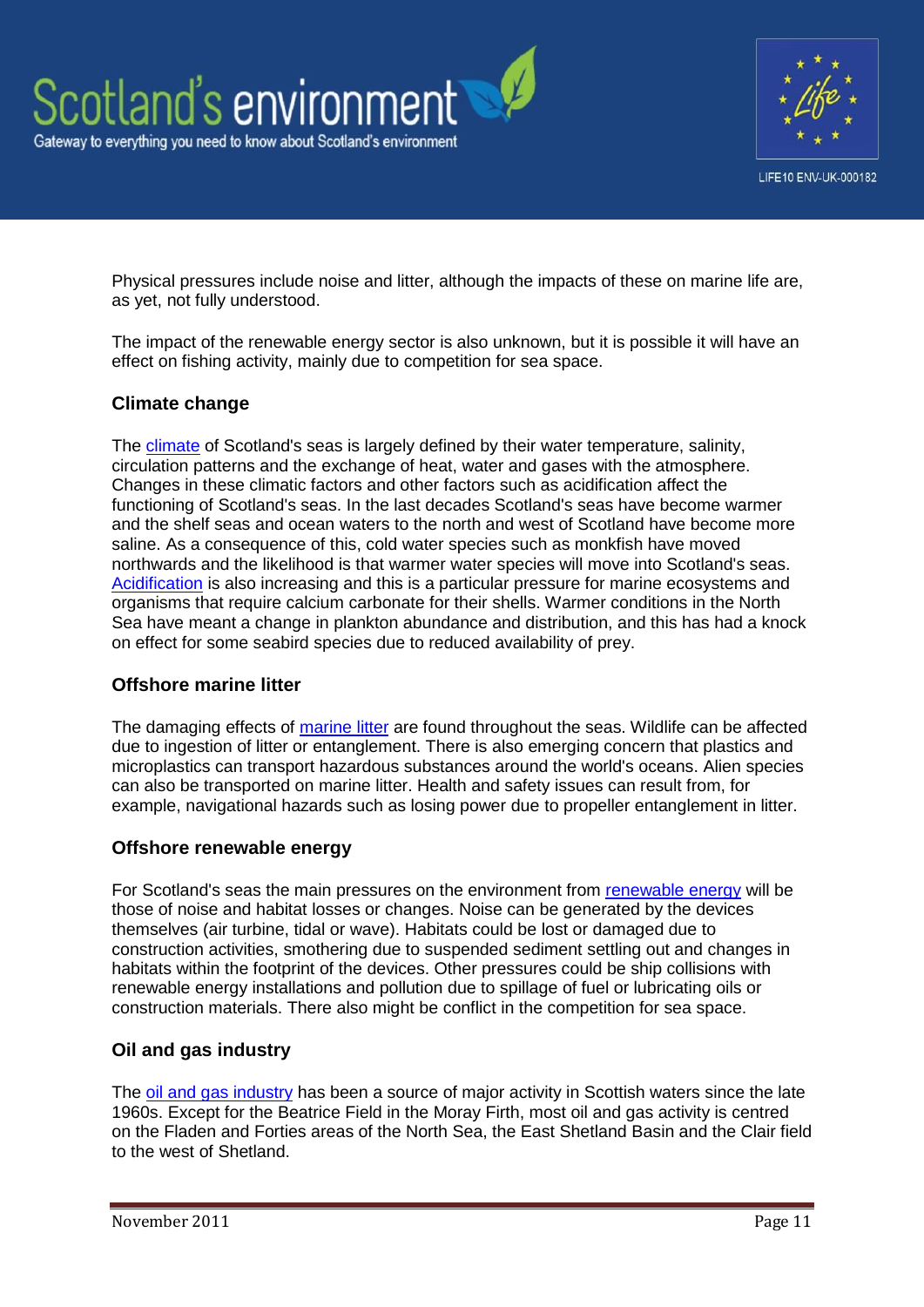



The main pressures arising from this industry are:

- habitat damage or losses arising from the physical presence of structures and pipelines;
- pollution due to accidental spills;
- noise (see noise below).

Marine Scotland Science has carried out several surveys on the Fladen Ground and the East Shetland Basin, focussing on the concentrations of hydrocarbons in surface sediment, which give an indication of the amount of oil released in waste drill cuttings. These surveys have shown that the concentrations of hydrocarbons outwith 5 km from oil installations have decreased since the first surveys in 1986. The overall assessment is that there are few or no concerns and that there is no indication of hydrocarbon contamination >5 km from any oil installation.

Another pressure is from the oil/diesel-contaminated drill cuttings, prohibited from disposal by dumping into the sea since 2000, but there may be legacy problems from previously dumped drill cuttings piles close to many oil installations. More intensive studies of the drill cutting[s](http://sepa-app-net02/SEWeb/our_environment/water/scotlands_seas/pressures.aspx#Offshore2) piles<sup>1</sup> have shown that there is a decrease in time of the spatial extent of pollution and associated biological effects around platforms, and that there are clear signs of recovery at >500 m from the platform.

### **Oil and chemical spills**

[Oil and chemical spills](http://www.scotland.gov.uk/Publications/2011/03/16182005/34) are reported from vessels and offshore oil and gas installations operating in UK waters in the UK Pollution Control Zone (UKPCZ). The [Advisory Committee](http://www.acops.org.uk/annual-reports/)  [on Protection of the Sea](http://www.acops.org.uk/annual-reports/) produces annual reports on the incidence of oil and chemical spills in coastal and offshore UK waters.

Oil and chemical spills are monitored to manage any contamination of the sea or harm to wildlife. The [Maritime and Coastguard Agency \(MCA\)](http://www.dft.gov.uk/mca/mcga07-home/emergencyresponse.htm) is the UK body responsible for taking action in relation to oil and chemical spills. Most offshore spills occur at oil and gas installations, which are located mainly in the East Shetland, Fladen and Forties sea areas. There are very few spills elsewhere. The most recent published data are for 2008 [\(ACOPS](http://www.dft.gov.uk/mca/acops_annual_report_2008.pdf)  [2008\)](http://www.dft.gov.uk/mca/acops_annual_report_2008.pdf), and these reported that the spills were minor. These had no significant impact, with many of them being so small that they dispersed naturally without any intervention.

### **Noise**

The increase in offshore construction will have had at least a local impact on noise levels in the sea. There is also noise generated at offshore installations as well as by shipping.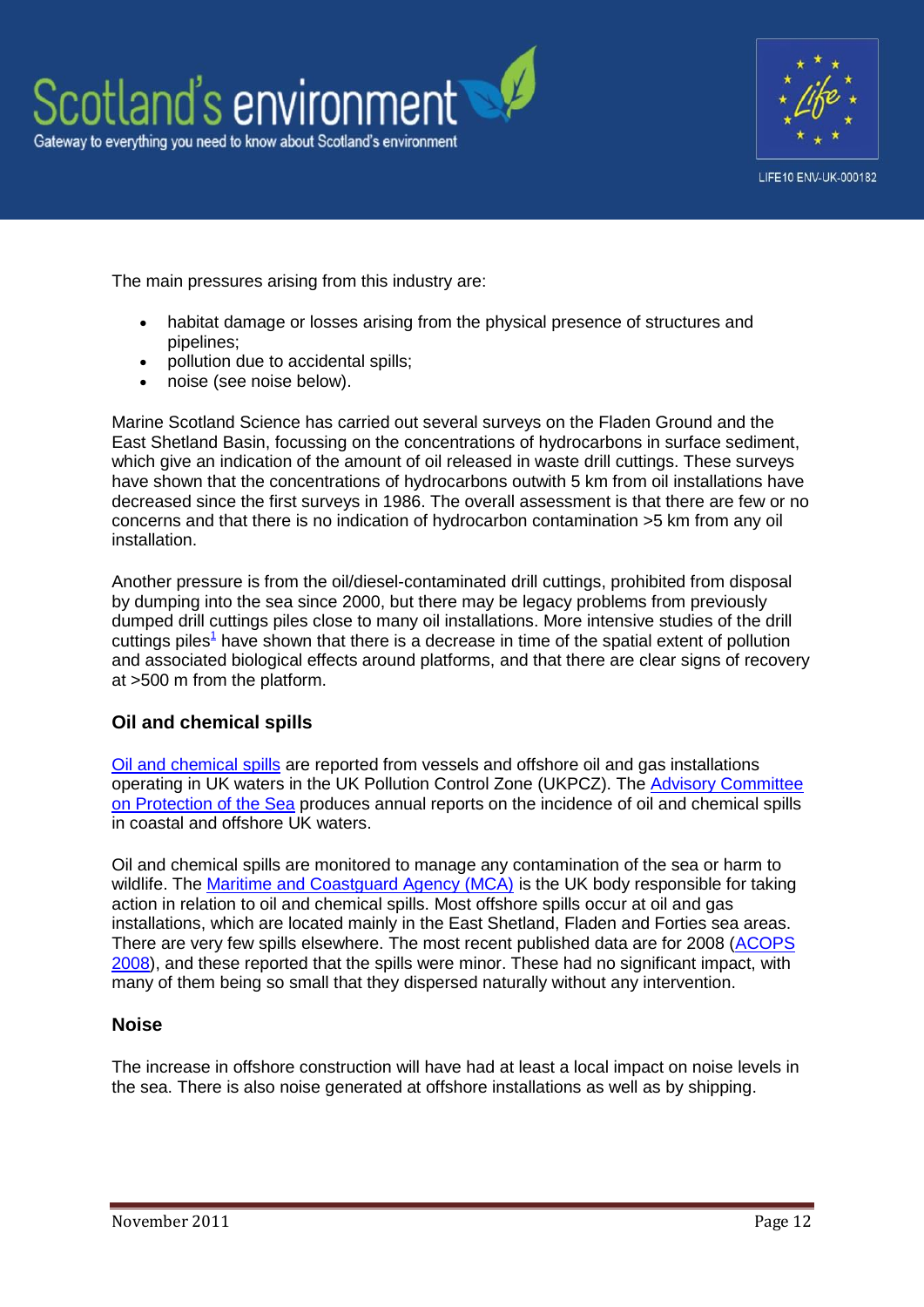



#### **Invasive non-native species**

Alien species are [non-native species](http://www.scotland.gov.uk/Publications/2011/03/16182005/59) introduced accidentally or deliberately into the Scottish marine environment. Ballast water from ships is an important route for the introduction of alien species. Alien species become invasive when they are established, proliferate and spread in ways that cause damage to native species. It seems likely that Scottish waters will become increasingly more threatened by invasive species, in particular due to the effects of climate change, with warming and more saline waters allowing non-native species to proliferate.

#### **Disposal of dredged material at sea**

Dredging of harbours and navigation channels is essential to keep ports and harbours open, but the [disposal of the dredged material at sea](http://www.scotland.gov.uk/Publications/2011/03/16182005/73) can cause environmental problems. The dredged material may contain contaminants, which, in addition to possible resuspension at the dredge site, may also be redeposited at the disposal site. There may also be habitat changes due to the introduction of 'foreign' material and/or smothering of habitats. The disposal of dredge material at sea is closely regulated and monitored, and there is no significant impact outwith the disposal site. Within the disposal site impacts may be restricted to, for example, increased water turbidity over a short period of time.

*1. Breuer E, Howe JA, Shimmield GB, Cummings D, Carroll J (1999)* Contaminant leaching from drill cuttings piles in the north Sea: A review. *Scottish Association for Marine Science.*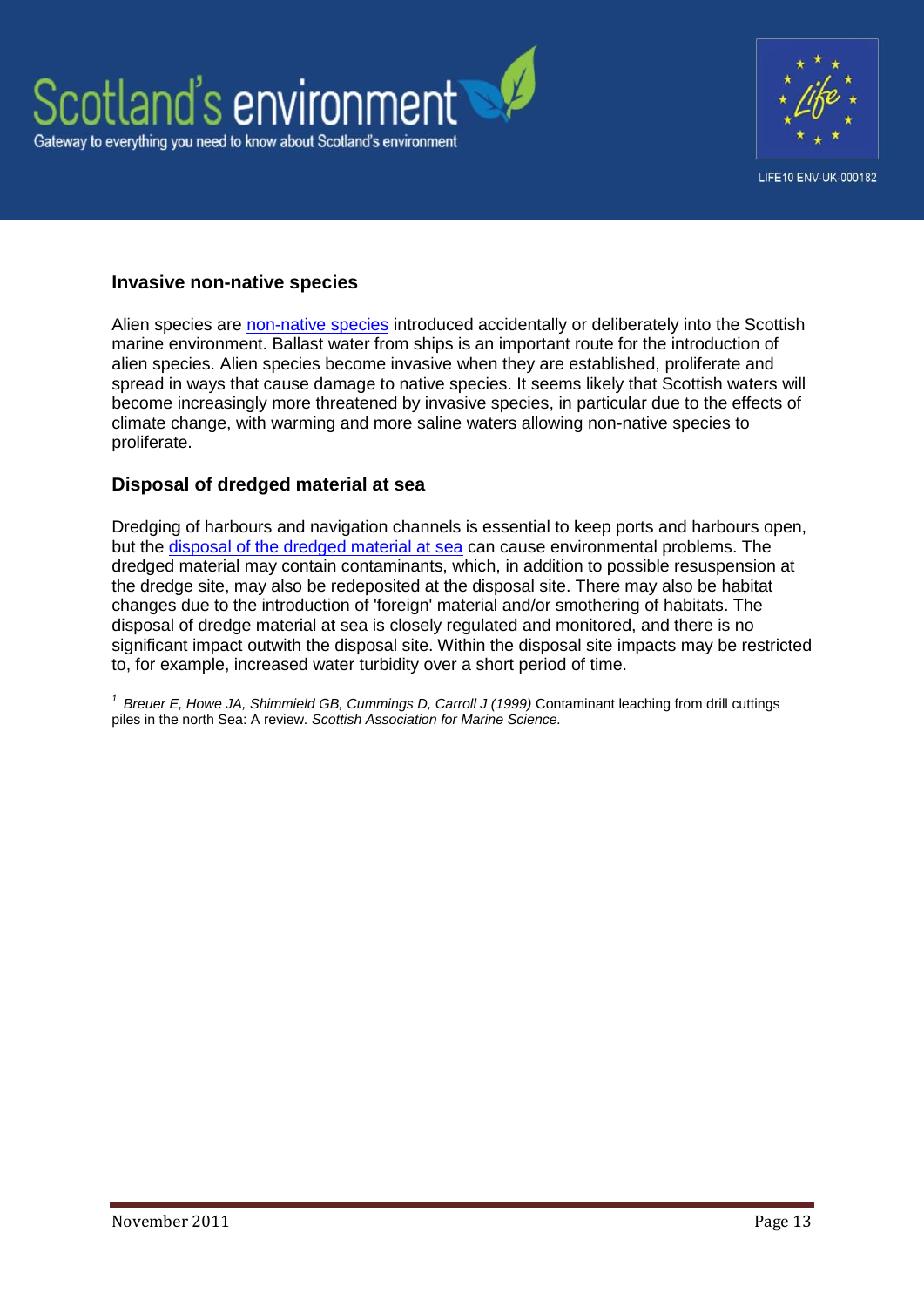



# **Consequences of a change in Scotland's seas**



The main consequences of a change in the offshore marine environment are as follows.

- competition for sea space with other economic marine activities could mean a reduction in fishing effort and scope. Built structures in the seas (renewable energy devices, oil platforms, pipelines, cables) all take up sea space with a potential impact on fishing effort;
- **climate change** Warming of Scotland's seas has changed plankton communities and the incidences of more southerly fish species migrating northwards has increased. The implications for the fishing industry are reduced opportunity for economic exploitation of some species. For example, it appears that the environmental conditions for cod in the North Sea are less favourable than before. It may be that the Scottish industry will begin to target some of the more 'exotic' fish species as they move into Scottish waters, thereby increasing the range of products available. If there are more severe storms, these may result in the resuspension of material from the seabed, increasing turbidity and decreasing the available light in the water;
- loss of species and habitat diversity due to physical damage such as that caused by trawl gear on the seabed or the introduction of pollutants to the environment and into the food chain;
- damage to vessels from marine litter, for example propeller entanglement, blocked engine intakes, damage to fishing gear. It is estimated that marine debris costs the Scottish fishing industry between €11.7 million and €13 million per annum:
- navigational hazards from larger items of litter (e.g. containers) or shipwrecks.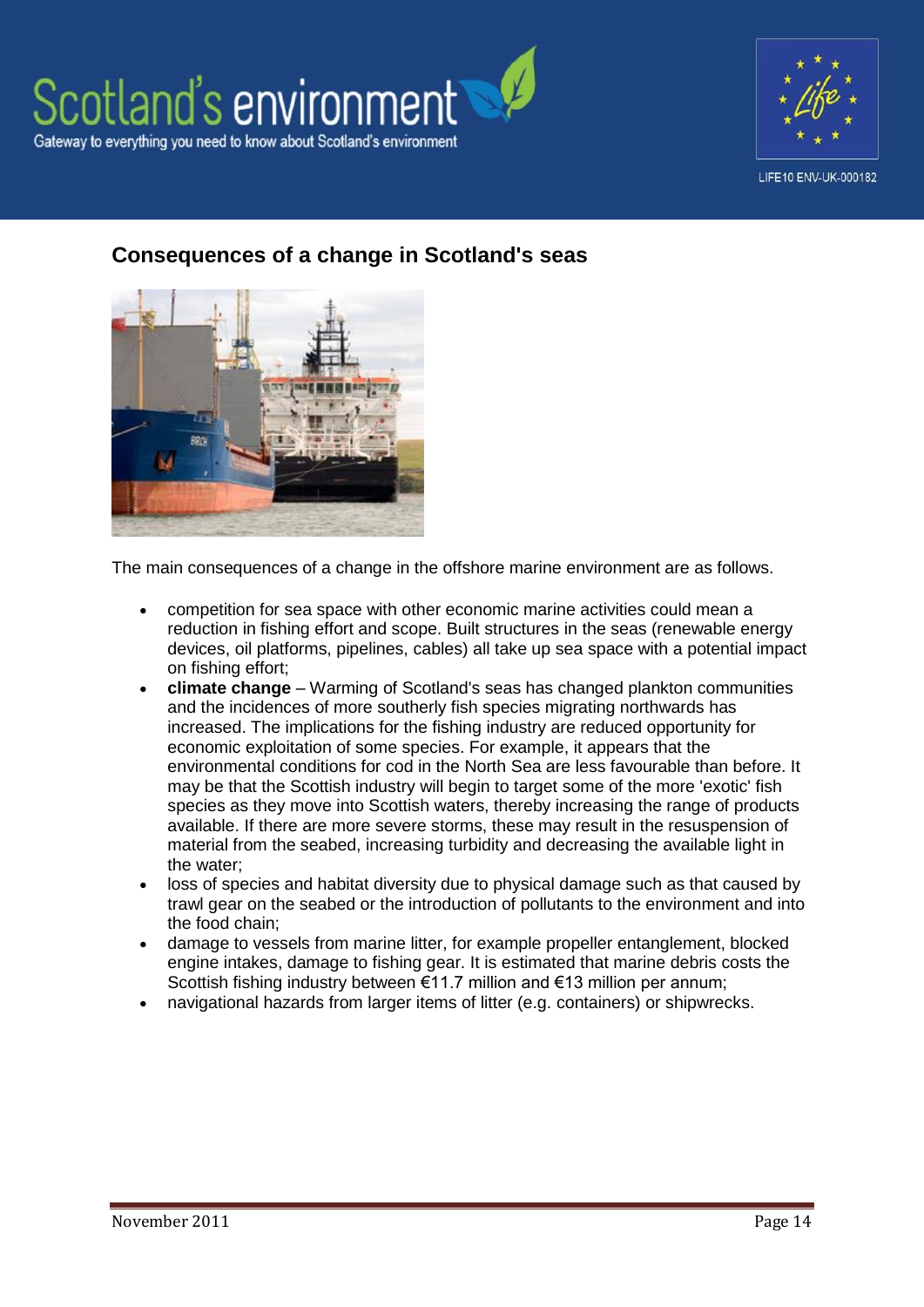

![](_page_14_Picture_1.jpeg)

# **Response by society**

![](_page_14_Picture_3.jpeg)

The [Marine \(Scotland\) Act 2010](http://www.legislation.gov.uk/asp/2010/5/pdfs/asp_20100005_en.pdf) and the [Marine and Coastal Access Act 2009](http://www.legislation.gov.uk/ukpga/2009/23/contents) are the key pieces of legislation covering the provision of marine planning and conservation in Scottish waters out to 200 nm. The Marine Scotland Act (2010) is a key tool for the implementation of the European Marine Strategy Framework Directive. Within the confines of these pieces of legislation, Scotland also has obligations to global and regional (North Atlantic and European) scale legislation and directives.

The European Marine [Strategy Framework Directive \(MSFD\)](http://www.scotland.gov.uk/Topics/marine/seamanagement/international/msfd) requires Member States to prepare national strategies to manage their seas to achieve or maintain Good Environmental Status (GES) by 2020. The MSFD covers a wide range of environmental indicators from biological diversity to marine food webs to levels of noise and marine litter.

[MARPOL Convention:](http://www.imo.org/OurWork/Environment/PollutionPrevention/Pages/Default.aspx) The International Maritime Organisation (IMO) is the United Nations agency responsible for the security and safety of shipping and the prevention of marine pollution for ships. The legislation governing marine pollution by ships is contained in the MARPOL Convention and contracting parties have an obligation to ensure that wastes are not discharged into the sea. Annex 5 specifies the regulations for the disposal of rubbish from ships and perhaps the most important part of this legislation is the complete ban on dumping any form of plastic rubbish into the sea.

[Fishing for Litter](http://www.kimointernational.org/Home.aspx) is a scheme to clean up the North Sea, which involves fishermen returning the litter caught in their trawls for quantification and proper disposal. Currently, 162 fishing vessels and 17 harbours in Scotland are signed up to this. As of March 2011, 200 tonnes of litter had been removed from the North Sea, ranging from plastic debris to mattresses and fridges.

Ballast water legislation: the [International Convention for the Control and Management of](http://www.imo.org/About/Conventions/ListOfConventions/Pages/International-Convention-for-the-Control-and-Management-of-Ships%27-Ballast-Water-and-Sediments-%28BWM%29.aspx)  [Ships' Ballast Water and Sediments](http://www.imo.org/About/Conventions/ListOfConventions/Pages/International-Convention-for-the-Control-and-Management-of-Ships%27-Ballast-Water-and-Sediments-%28BWM%29.aspx) is also part of IMO and aims to prevent the potentially devastating effects of the spread of harmful aquatic organisms carried by ships' ballast water from one region to another.